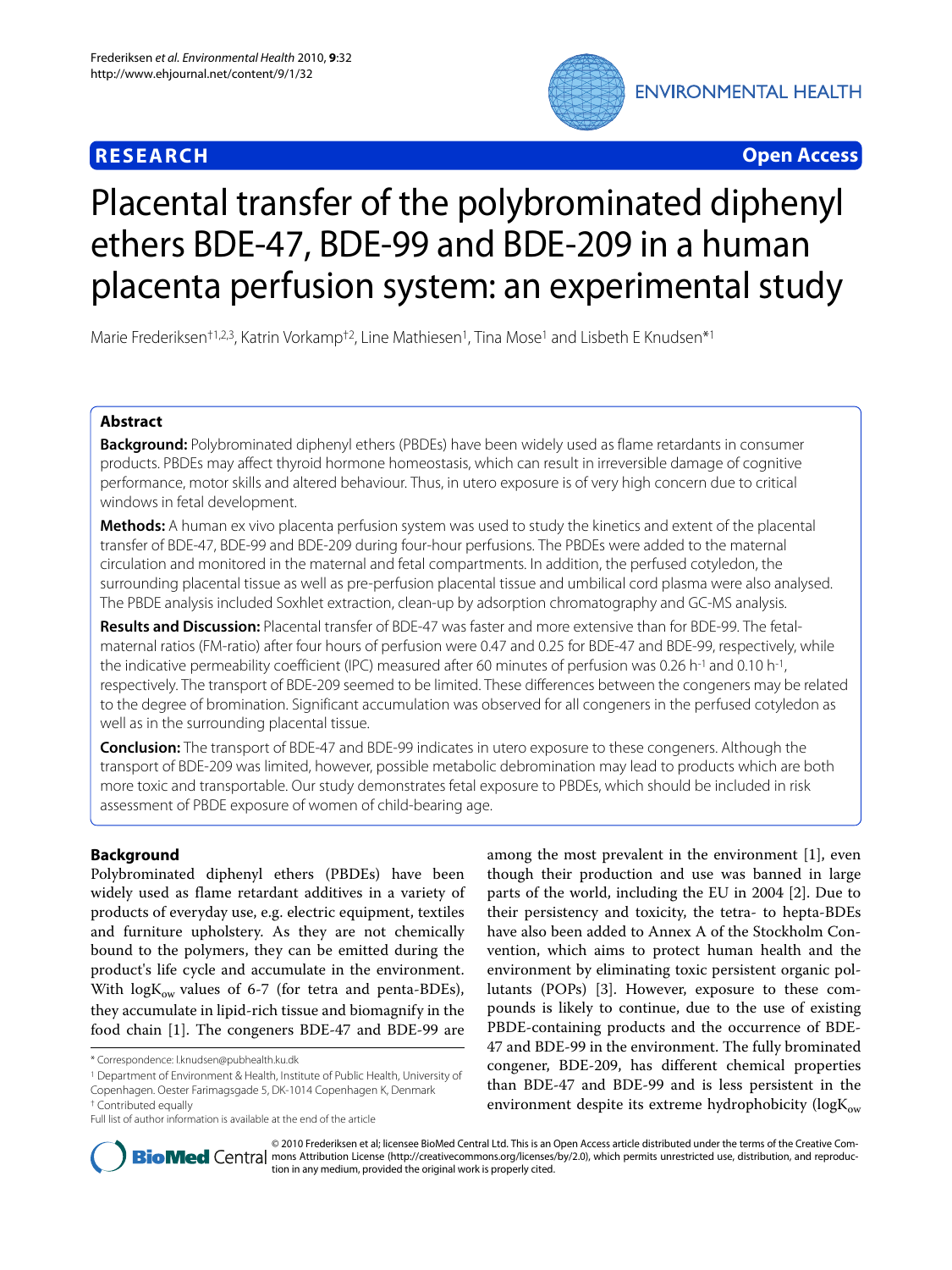$\geq$  [1](#page-8-0)0) [1]. The debromination of BDE-209 can occur by photolysis to form octa- and nonaBDEs as initial degradation products [[4,](#page-8-3)[5\]](#page-8-4). Furthermore, biotransformation of BDE-209 in fish and rodents results in lower brominated congeners, for example hexaBDEs [[6,](#page-8-5)[7\]](#page-8-6) with further debromination possible. Generally, the lower brominated congeners are more toxic and bioaccumulative than BDE-209 [\[8](#page-8-7),[9\]](#page-8-8). In spite of its apparently lower persistence, BDE-209 has been found at very high concentrations in indoor environments, e.g., dust [\[10](#page-8-9)[,11](#page-8-10)], as well as in humans and wildlife [[12,](#page-8-11)[13\]](#page-8-12). Few restrictions have been placed on the use of BDE-209, but since June 2008 the use of BDE-209 in electronic products has been banned in the EU [[2\]](#page-8-1). The two US producers of BDE-209 and the largest US importer recently announced to phase out BDE-209 by the end of 2013 [\[14](#page-8-13)].

While PBDEs are beneficial for fire safety and save lives, they are also endocrine disrupters that interfere with thyroid hormone homeostasis [\[15\]](#page-8-14). The thyroid hormones are particularly important for normal brain development and impairment can result in irreversible deficits in cognitive performance and motor skills as well as altered behaviour [[16,](#page-8-15)[17\]](#page-9-0). In animal studies, PBDEs have been found to alter the levels of thyroid hormones in offspring after low doses of maternal exposure to PBDEs in both rodents [[18\]](#page-9-1) and sheep [[19\]](#page-9-2). In human studies, PBDEs in house dust have been related to changes in hormone levels in men [\[20](#page-9-3)] and elevated levels of PBDEs have been found in breast milk of mothers to newborn boys with cryptorchidism [\[21\]](#page-9-4).

PBDEs have been found in various human tissues, including umbilical cord blood [\[12](#page-8-11)[,22](#page-9-5)]. The presence of PBDEs in cord blood indicates placental passage of PBDEs. In the present study, an ex vivo human placenta perfusion system was applied to investigate the transfer of the congeners BDE-47, BDE-99 and BDE-209 across the placenta. The extent of the transfer, kinetics and accumulation in the placental tissue have been compared for the three congeners. The advantage of using the human placenta perfusion model is the controlled environment in which the kinetics of the transfer can be studied and extrapolation from animals to humans is avoided.

# **Methods**

# **Placenta perfusions**

The study was approved by the regional Ethics Committee (KF 01-145/03 + KF(11) 260063) and the Data Protection Agency. All mothers gave informed written consent. Term placentas ( $n = 37$ ) were collected and successful perfusions were performed on five placentas from four vaginal births and one Caesarean section directly after delivery. The placentas were injected with a Krebs Ringer buffer containing heparin (5000 IU/ml, 5 ml/l medium) to prevent any remaining blood in fetal vessels from coagulating. The perfusions were performed in a dual perfusion system as previously described [[23,](#page-9-6)[24\]](#page-9-7). Of the 37 placentas collected 22 were suitable for cannulation (checkpoint one in placental perfusion as described in [\[23](#page-9-6)]) in a chorionic artery vein pair within 30 minutes of delivery (one placenta was cannulated within 58 min, Table 1). Next, the lobule containing the perfused cotyledon was cut from the placenta (9 cm diameter) and placed in the perfusion chamber. The maternal circulation was connected by blunt cannulation of the intervillous space surrounding the perfused cotyledon. The perfusion media (100 mL each in fetal and maternal reservoirs) were circulated by peristaltic pumps and consisted of Krebs Ringer Buffer containing heparin (5000 IU/mL, Copenhagen University Hospital Pharmacy, 5 mL/L medium), glucose (0.6 g/100 mL), Pen-Strep (1% Substrate department standard solution, Panum Institute Copenhagen) and physiological levels of Human Serum Albumin (20% solution, CSL Behring Gmbh, dialysed in Krebs Ringer Buffer, maternal reservoir: 30 g/L; fetal reservoir: 40 g/L) and gassed with 95%  $O_2$ /5%  $CO_2$  and 95%  $N_2$ /5%  $CO_2$  in the maternal and fetal reservoirs, respectively. Of the 22 cannulated placentas only five fulfilled the criteria set for further progress in the experiments. After at least 30 minutes of preperfusion to stabilise temperature and oxygen content, BDE-47, BDE-99 and BDE-209 (Cambridge Isotopes Laboratories, 1 μg/mL in ethanol, 100 μL added; final concentration of 1 ng/mL) and the positive control substance antipyrine dissolved in  $H<sub>2</sub>O$  (Aldrich-Chemie, Germany; final concentration of 100 μg/mL) were added to the maternal reservoir. The applied concentrations of PBDEs were a compromise between achieving final levels relatively close to *in vivo* levels and having a detection frequency close to 100%. Setting the BDE-209 level was further complicated by the extremely low water solubility and generally higher blank levels than for the other congeners. The perfusions were run for four hours, and 6 mL were sampled at  $t = 0$  from the maternal circulation and from both reservoirs before addition of the compounds and at 2, 30, 60, 130, 190 and 240 minutes after addition of the compounds. The sampled volume was not replaced.

The pH (7.2-7.4), glucose and lactate concentrations (glucose > 6 mM), and  $O_2$  tension in the maternal perfusion medium (30-35 kPa), in the fetal perfusion medium (10-15 kPa), and in the fetal venous outflow (15-20 kPa) were measured every 30 minutes using an ABL5 blood gas analyser (Radiometer, Denmark). Adjustments were made using 1 M HCl or 1 M NaOH to adjust pH, glucose solution (2,61 g/L) and increasing or decreasing the rate of 95%  $N_2/5$ %  $CO_2$  gassing in the fetal perfusate or 95%  $O<sub>2</sub>/5\%$  CO<sub>2</sub> gassing in the maternal perfusate to adjust  $pO<sub>2</sub>$  after each measurement [\[23](#page-9-6)].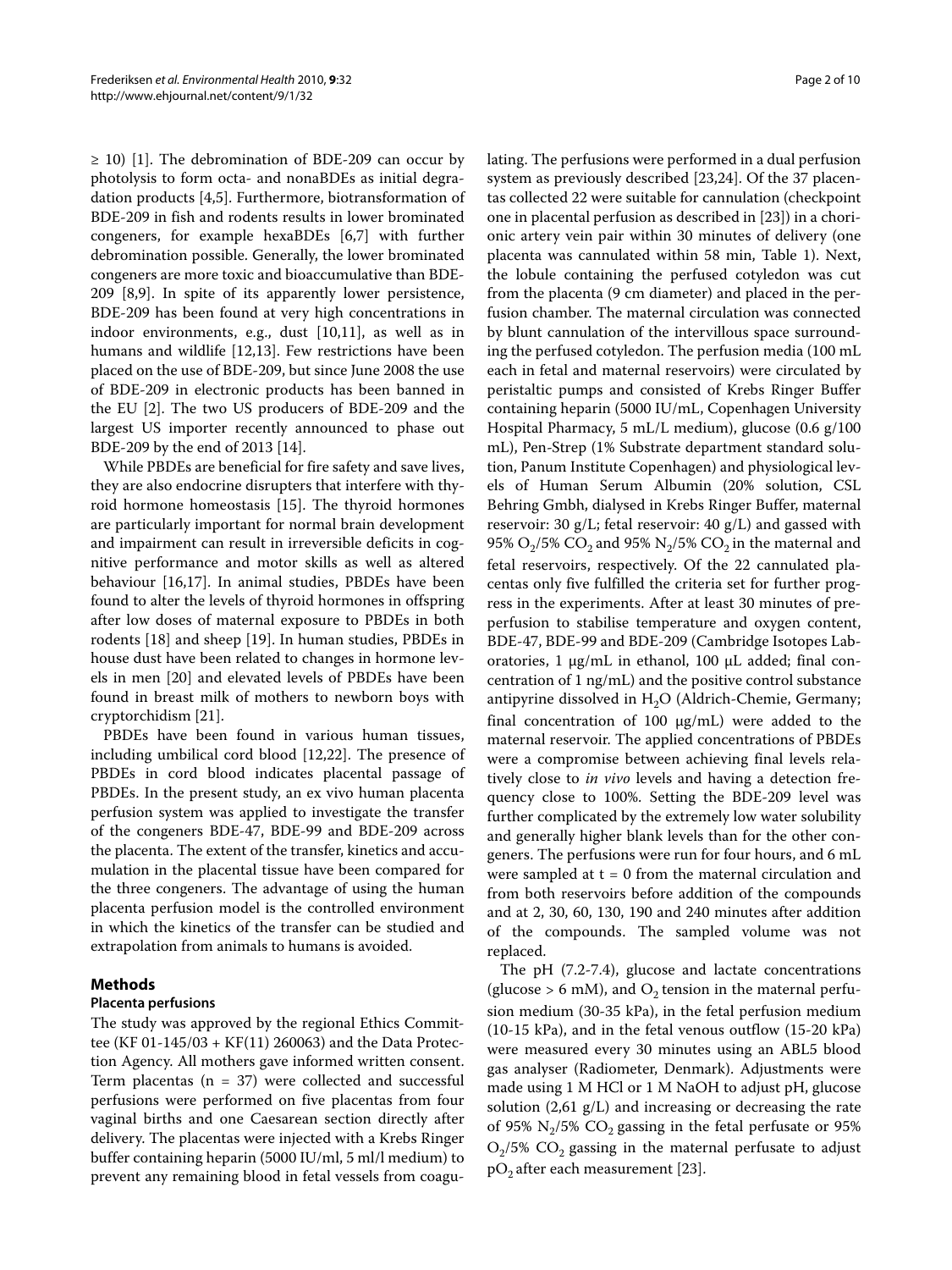#### **Table 1: Perfusion variables.**

| Parameter\Perfusion no.           | 1         | $\overline{\mathbf{2}}$ | 3          | $\overline{\mathbf{4}}$      | $\overline{\mathbf{5}}$ |
|-----------------------------------|-----------|-------------------------|------------|------------------------------|-------------------------|
| Volume loss, maternal (ml/min)    | 0.016     | 0.025                   | n.d.       | 0.012                        | 0.016                   |
| Volume loss, fetal (ml/min)       | 0.008     | 0.005                   | 0.045a     | 0.003                        | 0.025                   |
| Flow, fetal (ml/min)              | 3.1       | 3.2                     | 3.1a       | 2.9                          | 3.1                     |
| Time, birth to lab (min)          | n.d.      | 29                      | 58         | 24                           | n.d.                    |
| Pre-perfusion (min)               | 48        | 43                      | 56         | 43                           | 48                      |
| Antipyrene, FM-ratio (at 240 min) | 0.95      | 1.21                    | 0.92       | 0.74<br>(1.04 at 190 min)    | 1.02                    |
| Maternal age (yr)                 | 26        | 24                      | 30         | 37                           | 31                      |
| Placenta weight (g)               | 1077      | 675                     | 550        | 620                          | 1077                    |
| Cotyledon weight (g)              | 47        | 51                      | 16         | 20                           | 47                      |
| Total perfused (g)                | 113       | 157                     | 86         | 112                          | 113                     |
| Caesarean section                 | ${\sf N}$ | ${\sf N}$               | ${\sf N}$  | Υ                            | ${\sf N}$               |
| Gestation age (weeks + days)      | n.d.      | $41 + 3$                | $41 + 0$   | $39 + 1$                     | $39 + 4$                |
| Smoker                            | ${\sf N}$ | ${\sf N}$               | ${\sf N}$  | ${\sf N}$                    | ${\sf N}$               |
| Medicine                          | ${\sf N}$ | ${\sf N}$               | Penicillin | Innohep &<br>locoid one week | Citalopram              |

Details of donors and perfusion of five individual ex vivo placenta perfusions of PBDEs. The perfusions lasted four hours, except no. 3 for which leakage was detected after two hours.

n.d.: no data; afor the first two hours only.

In addition to the perfusion samples, the three PBDE congeners were analysed in umbilical cord blood and in the placental tissue before and after the perfusion. Samples of umbilical cord blood were taken if possible and processed to collect plasma. Subsamples of the placental tissue were taken before perfusion as well as from the cotyledon and the surrounding tissue after perfusion. Prior to placenta perfusions, adsorption tests had been performed: The chambers and tubes were perfused without placental tissue to investigate loss of substance during the perfusion, for instance through adsorption to the perfusion system. These tests showed that 25-35% of BDE-47 and BDE-99 could adsorb within the perfusion system, while no loss of BDE-209 was observed.

#### **PBDE and antipyrine analyses**

The analysis of the positive control substance antipyrine in the perfusate samples was carried out on a LaChrom HPLC system equipped with a C-18 column and a SecurityGuard precolumn eluted with methanol:water (55:45) as previously described [\[25\]](#page-9-8).

The analysis of the PBDEs in the perfusion medium, plasma and placental tissue followed accredited methods for analysis of PBDEs in biota as previously described [[13,](#page-8-12)[26,](#page-9-9)[27\]](#page-9-10). In brief, 5 ml of perfusate/plasma or up to 24 g homogenised placental tissue was dried with diatomaceous earth and extracted by Soxhlet using 350 mL and 500 mL hexane:acetone (4:1), respectively. The extracts were purified by multi-layer adsorption chromatography and reduced to 500 μL. Instrumental analysis was per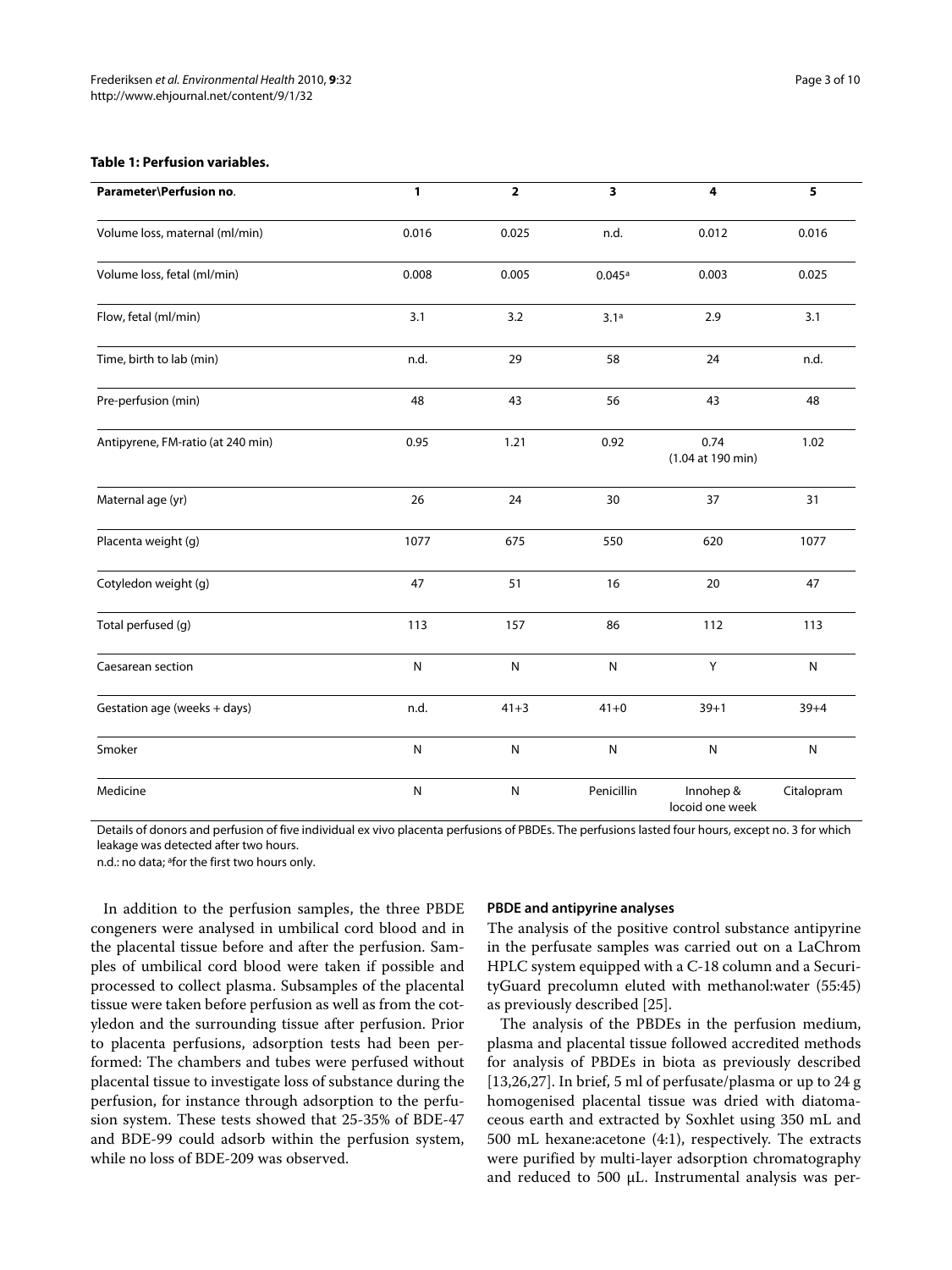formed by GC-MS using electron capture negative ionisation (ECNI) on 60 m DB-5 and 15 m DB-1 columns.

The samples were analysed in batches of 24, which included procedural blanks corresponding to perfusate/ plasma and placenta analytical methods, respectively, a duplicate analysis of one of the placenta samples and duplicate analyses of reference samples from the AMAP ring test of persistent organic pollutants in human serum. The limit of quantification (LOQ) was defined as the lowest standard of the calibration curve deviating ≤ 20% from the actual value if the compound was not detected in the blank samples. Otherwise the LOQ was set to one calibration level above the highest blank level. Thus LOQ is dependent on instrumental sensitivity at the time of the analysis and the blank level in each batch; typical LOQs were 0.005 and 0.17 ng/ml perfusate or plasma for BDE-47/-99 and BDE-209, respectively, or 0.001 and 0.06 ng/g ww for placental tissue. However, BDE-209 concentrations in the blank samples were not constant, but varied between batches.

Total lipid content in placental tissue was determined according to Smedes (1999) [\[28](#page-9-11)], while enzymatic lipid determination of triglyceride and cholesterol was performed on the plasma samples and total lipid was calculated as described by Covaci *et al* (2006) [\[29](#page-9-12)].

#### **Statistical methods**

Student's paired t-test was used for comparison of matrices and compounds. The statistical analyses were carried out using GraphPad Prism 5.0 (GraphPad Software Inc, La Jolla, CA, USA).

# **Results and discussion**

#### **Perfusion experiments**

In total, 89 samples of maternal and fetal perfusate, placental tissue and umbilical cord plasma from the five perfusions were analysed for PBDEs. The details of the five placenta perfusions are given in Table 1. The cotyledon of perfusion no. 3 was leaking towards the end of the perfusion, therefore only data from the first 60 min of this perfusion have been used. All experiments meet the success criteria on minimal leakage of fetal media (< 0.05 mL/ min) and a fetal/maternal ratio (FM-ratio) for antipyrine transfer of at least 0.75 (Table 1). The oxygen transfer, glucose consumption and lactate production were monitored during the perfusion, and pH was kept in the physiological range (data not shown) [\[23](#page-9-6)]. It is realised that the final sampled volume of 42 ml removed from each reservoir may give a slightly different picture of transport when looking at exact values as in figures [1](#page-3-0) and [2](#page-4-0). As the exact same amount was removed from the fetal and maternal reservoir at the same time-points and the resulting concentration is unchanged by removal; the large sample-volume demanded by the analysis protocol for PBDE was allowed in these perfusions.

### **PBDE levels**

The levels of BDE-47 and BDE-99 in the maternal perfusate declined rapidly in the beginning of the perfusion; simultaneously, a significant increase in concentration was observed in the fetal perfusate ( $p_{t(2-240), BDE47} = 0.0003$ and  $p_{t(2-240), BDE99} = 0.0032$ ) (Figure [1](#page-3-0)a and [1](#page-3-0)b). The initial concentration (at  $t = 0$ ) of the PBDEs in the maternal perfusate was above the expected level of 1 ng/mL that was added, which indicates insufficient initial mixing of the

<span id="page-3-0"></span>

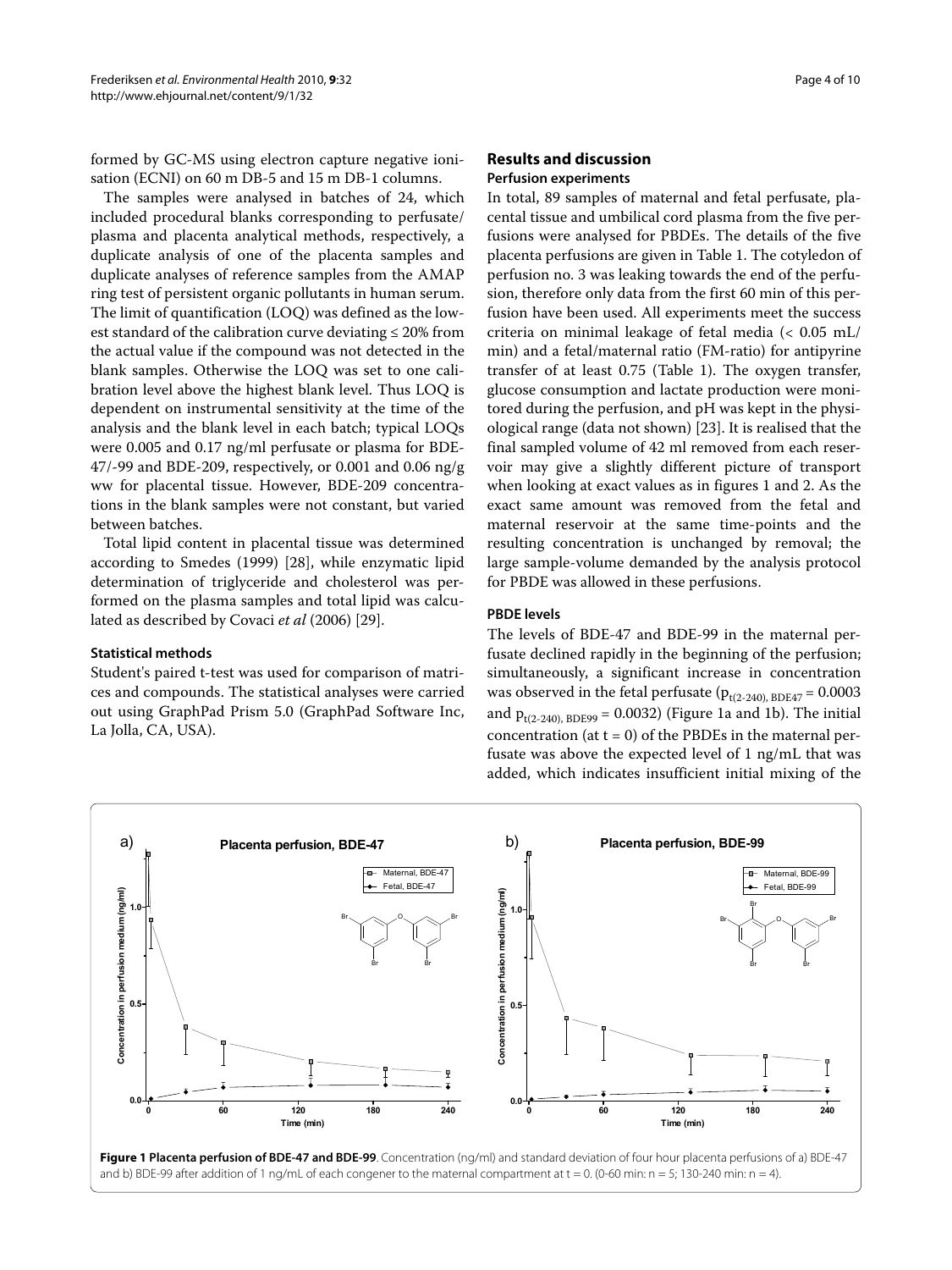<span id="page-4-0"></span>

of 1 ng/mL to the maternal compartment at  $t = 0$ . (0-60 min:  $n = 5$ ; 130-240 min:  $n = 4$ ). The grey area indicates the concentration of the maximum pre-perfusion background level in the fetal circulation.

medium. After 2 minutes the levels were below the expected initial level. Neither BDE-47 nor BDE-99 was detected above LOQ in any of the fetal or maternal perfusate samples taken prior to the experiment.

At the end of the perfusion the average maternal concentrations of BDE-47 and BDE-99 were 0.15 and 0.21 ng/mL, respectively. This is somewhat higher than the median levels of BDE-47 found in recent studies of maternal plasma and serum in Europe (0.003-0.02 ng/ mL), but within the range of recent adult median serum levels in the United States (0.09-0.4 ng/mL), assuming a lipid content of 0.8% [\[30](#page-9-13)]. This shows that the concentrations used in this study are within the relevant range of environmental exposure. The steady state concentrations in the fetal circulation were 0.071 and 0.052 ng/mL for BDE-47 and BDE-99, respectively, which was approximately 10 times higher than in the umbilical cord plasma from this study (Table 2), but similar to median BDE-47 levels observed in US fetal serum of 0.03-0.08 ng/mL when assuming a lipid content of 0.3% [[31,](#page-9-14)[32\]](#page-9-15).

The mean concentrations of BDE-47 and BDE-99 found in the non-perfused placental tissue were 0.84 and 0.38  $ng/g$  lipid weight (lw), respectively (Table 2), and thereby in line with those previously found in Denmark and Spain [[12,](#page-8-11)[26\]](#page-9-9). The levels of BDE-47 were higher than those of BDE-99, which is the general trend in mammalian samples. Compared with the non-perfused tissue the concentrations were significantly higher in the tissue surrounding the cotyledon ( $p_{47} = 0.007$ ;  $p_{99} = 0.013$ ), and the concentrations in the actually perfused cotyledons were also significantly higher than in the surrounding area ( $p_{47}$  = 0.007;  $p_{99}$  = 0.013) (Table 2). This shows that a significant part of the amount of BDE-47 and BDE-99 added to the system accumulates in the placental tissue. After the perfusion BDE-99 was present in higher concentration in the placental tissue than BDE-47, i.e. BDE-99 accumulated in the tissue to a greater extent than BDE-47.

Contamination during analysis and thereby fluctuating blank levels are generally an obstacle in trace analysis of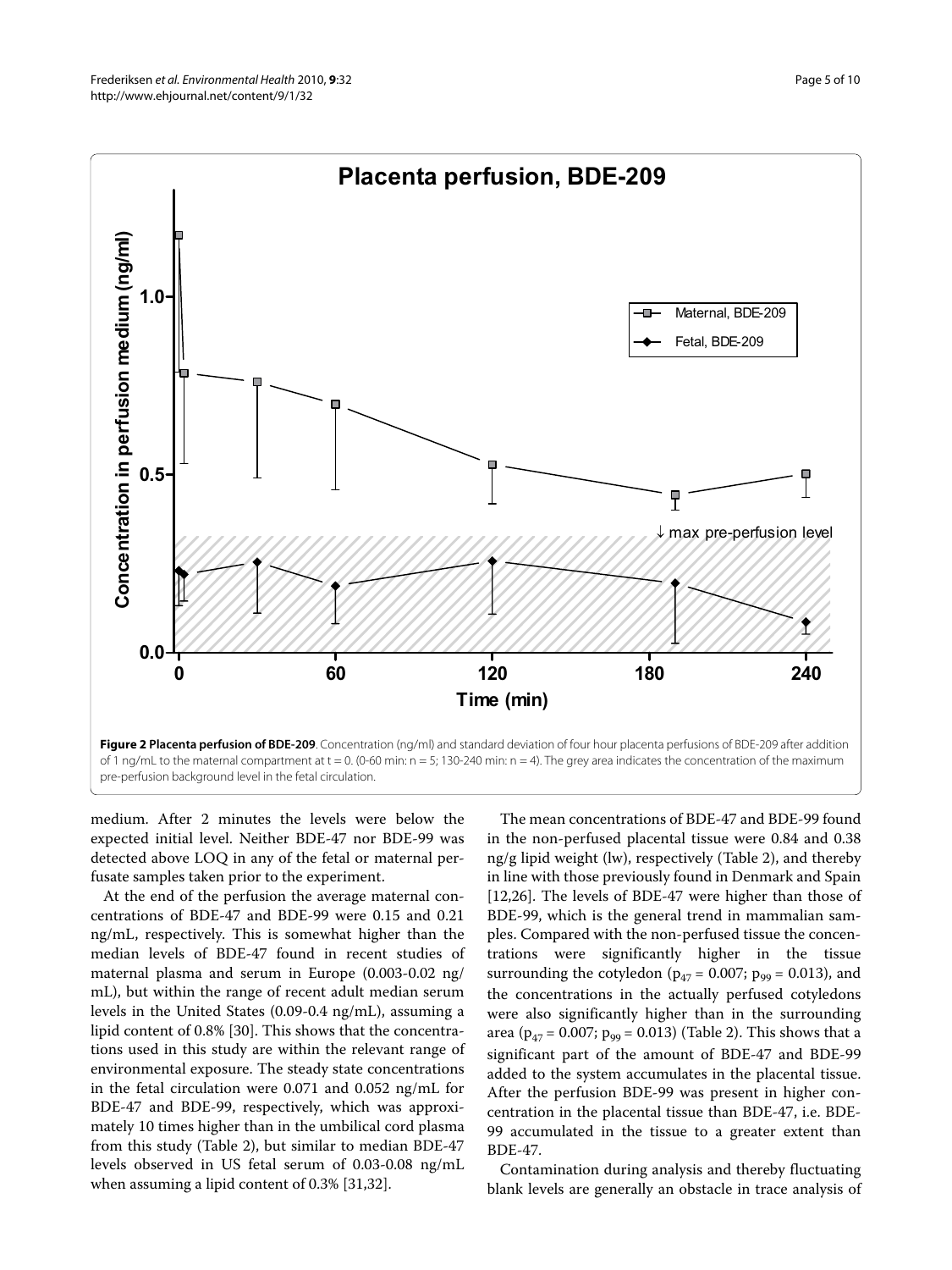|                                           | <b>BDE-47</b>              | <b>BDE-99</b>              | <b>BDE-209</b>                       | Lipid content (%)       |
|-------------------------------------------|----------------------------|----------------------------|--------------------------------------|-------------------------|
| Cotyledon (perfused tissue) (ng/g lw)     | 47.9                       | 73.0                       | 107.8                                | 1.14                    |
|                                           | $(32.0 - 61.0)$            | $(38.6 - 98.5)$            | $(64.2 - 159.5)$                     | $(1.10 - 1.21)$         |
| Surrounding placental tissue (ng/g lw)    | 16.8                       | 22.4                       | 22.2                                 | 1.14                    |
|                                           | $(10.7 - 21.04)$           | $(16.2 - 27.5)$            | $(16.3 - 31.8)$                      | $(1.03 - 1.22)$         |
| Non-perfused placental tissue (ng/g lw)   | 0.84<br>$(0.57 - 1.16)$    | 0.38<br>$(< 0.11 - 0.75)$  | $<$ LOO                              | 1.10<br>$(0.95 - 1.34)$ |
| Umbilical cord plasma                     | 2.37                       | 1.78                       | $<$ LOQ                              | 0.33                    |
| (ng/g/w)                                  | $(0.41 - 3.77)$            | $(1.09 - 3.09)$            |                                      | $(0.29 - 0.40)$         |
| Umbilical cord plasma                     | 0.0078                     | 0.0058                     | $<$ LOQ                              | 0.33                    |
| (ng/gww)                                  | $(0.0047 - 0.0108)$        | $(0.0034 - 0.0089)$        |                                      | $(0.29 - 0.40)$         |
| Fetal perfusate,<br>$t = 240$ min (ng/ml) | 0.071<br>$(0.050 - 0.094)$ | 0.052<br>$(0.030 - 0.076)$ | $<$ LOO                              | n.a.                    |
| Maternal perfusate, t = 240 min (ng/ml)   | 0.15<br>$(0.12 - 0.18)$    | 0.21<br>$(0.13 - 0.31)$    | 0.50 <sup>a</sup><br>$(0.46 - 0.58)$ | n.a.                    |

# **Table 2: PBDE levels in placental tissue, umbilical cord blood as well as fetal and maternal perfusate.**

Mean and range of PBDE levels in placental tissue, umbilical cord plasma as well as in maternal and fetal perfusate at steady state. Lipid weight basis: ng/g lw, wet weight basis: ng/g ww. ( $n = 4$ ).

LOQ: Limit of quantification. n.a.: not applicable; aone high outlier was removed.

BDE-209 [e.g. [\[33\]](#page-9-16)]. Blank levels are caused by the omnipresence of BDE-209, including computers and laboratory equipment, which can lead to high levels of BDE-209 in dust and indoor air, and contamination of samples and equipment in spite of careful precautions. The measured levels of BDE-209 in the non-perfused placental tissue and fetal perfusate were not significantly different from the relatively high blank levels ( $p_{\text{plc}} = 0.3$ ;  $p_{\text{fet}} = 0.4$ ), thus we chose not to report BDE-209 concentrations for these matrices (Figure [2](#page-4-0)). This critical and conservative approach is in agreement with conclusions of international PBDE intercalibration exercises [\[34](#page-9-17)] and the laboratory's accreditation scheme. In future perfusion studies, the use of isotope labelled BDE-209 could be considered in order to eliminate the uncertainties resulting from laboratory contamination.

In the maternal perfusate, a general decrease in BDE-209 concentration could be observed (Figure [2](#page-4-0)), to a level of 0.50 ng/mL after 4 hours of perfusion. This is roughly one order of magnitude higher than actual observed blood levels in recent studies from Denmark  $(\sim 0.014 \text{ ng}/\text{s})$ ml) and elsewhere  $(-0.009-0.15 \text{ ng/ml},$  assuming  $0.8\%$ lipid content) [\[30](#page-9-13)[,35](#page-9-18)]. In the present study, BDE-209 could not be determined in non-perfused placental tissue, however, in a previous study of placental tissue collected from the same hospital, a median level of 1.14 ng/g lw was found [\[26\]](#page-9-9). If a similar level is assumed in the present pre-perfusion samples, this will mean that during the perfusion BDE-209 accumulates in both the perfused cotyledon and the surrounding tissue with concentrations 20- and 100-times the background, respectively. This accumulation in placental tissue may explain why an increase in fetal circulation cannot be observed.

#### **Transport and kinetics of PBDEs**

The ratio between the concentrations in the fetal and maternal circulation (FM-ratio) during the perfusion was calculated to evaluate the extent and kinetics of the transfer (Figure [3](#page-6-0)). Steady-state was reached after approximately 190 min for both BDE-47 and BDE-99. For BDE-47 and BDE-99 the FM-ratios were 0.47 and 0.25 at steady state, respectively, thus indicating that the transfer of these PBDEs was limited. The higher FM-ratio of BDE-47 showed that it was transported across the placenta to a greater extent than BDE-99 ( $p = 0.0006$ ). These results are in line with previous findings of decreasing placental transfer with increasing degree of bromination in paired maternal and umbilical cord blood [[35,](#page-9-18)[36\]](#page-9-19). Increasing affinity with tissue with increasing  $logK_{OW}$  is a likely explanation for the decreasing placental transfer. Other compound characteristics that could affect the transport are molecular size and resulting steric hindrance [\[35](#page-9-18),[37](#page-9-20)]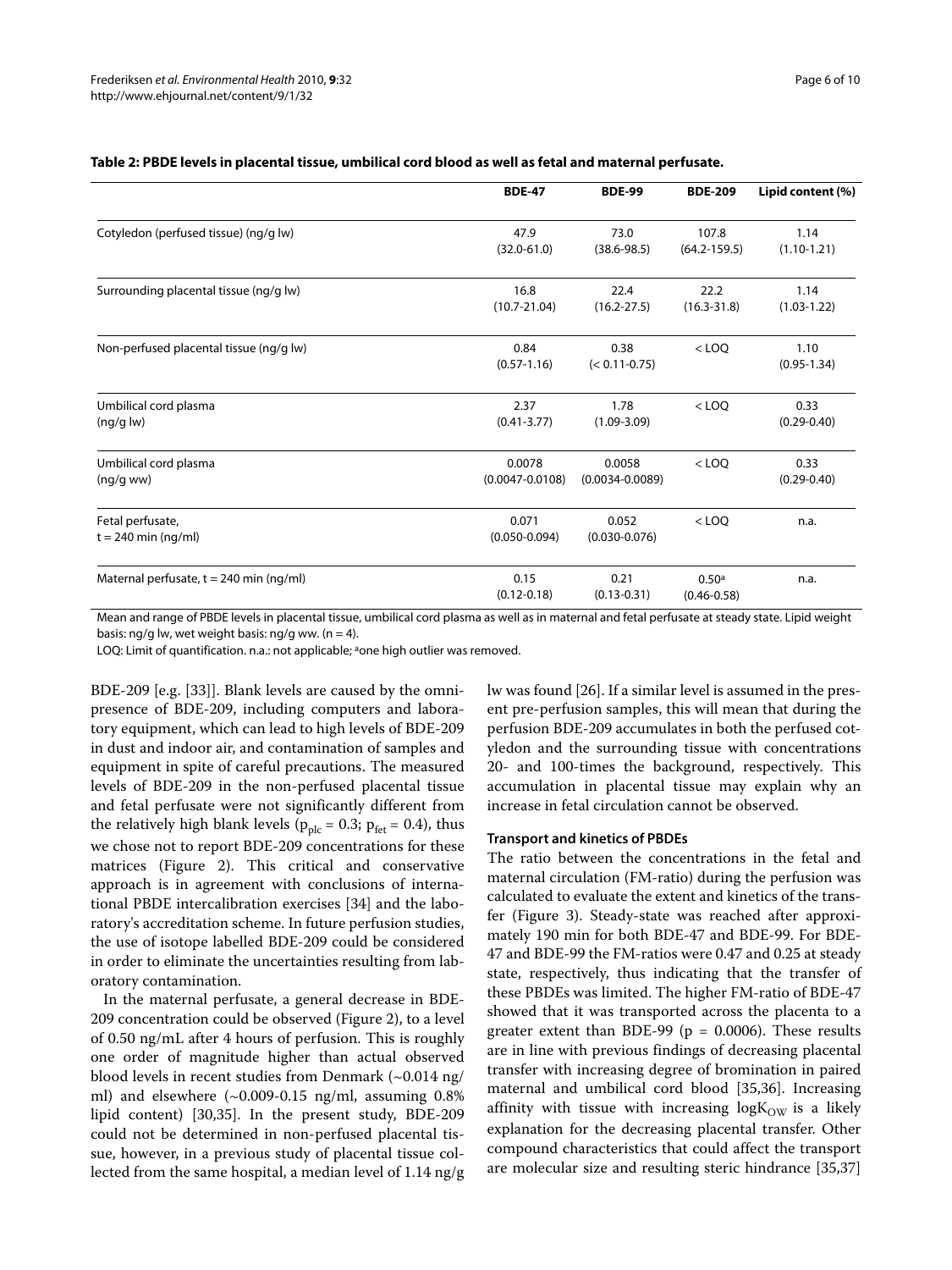or possibly differences in affinity for carrier proteins of e.g. albumin which may control the transport of the larger congeners [[38\]](#page-9-21).

The rapid decrease in maternal levels indicates that BDE-209 is either transferred across the placenta or accumulated in the tissue. While BDE-209 has been detected quite frequently in adult blood samples [[39](#page-9-22)-[41\]](#page-9-23) there are only few studies on BDE-209 in cord blood. Of these, some have found BDE-209 above the LOQ [\[12](#page-8-11)[,22](#page-9-5)[,42](#page-9-24)], mostly at low detection frequencies, while others have not [[31](#page-9-14),[35,](#page-9-18)[43\]](#page-9-25). Thus, in spite of the many samples below LOQ in several studies, results from the literature indicate that some transport of BDE-209 across the placenta occurs. In addition, it may be relevant to consider debromination products, which are both more toxic and transportable than the parent compound itself, when addressing in utero toxicity of BDE-209. However, the metabolic pathway of BDE-209 in humans is poorly understood. Furthermore, BDE-209 can be degraded to lower brominated compounds, leading to a potentially

continued exposure to these more bioaccumulative and toxic compounds.

The rate of the transfer can be studied by the indicative permeability coefficient (IPC), which gives a quantitative indication of the permeability of the placenta for a given compound. IPC can be estimated from the slope of the initial linear section of the FM-ratio graph [[44](#page-9-26)]. For BDE-47 and BDE-99, the initial linear slope covered the period from 0 to 60 minutes in Figure [3](#page-6-0); from this, the IPC was calculated to be 0.26  $h^{-1}$  and 0.10  $h^{-1}$  for BDE-47 and BDE-99, respectively. This indicates a higher transfer rate for BDE-47 compared to BDE-99 ( $p = 0.014$ ). For comparison, the IPC for the control substance antipyrine, the pesticide glyphosate, the alkaloid caffeine and the preservative benzoic acid were 0.94 h<sup>-1</sup>, 0.11 h<sup>-1</sup>, 1.03 h<sup>-1</sup> and 0.6 h-1, respectively, when perfused in the same human placenta model [[44\]](#page-9-26), and the IPC of the lipophilic substance benzo(a)pyrene was  $0.08$  h<sup>-1</sup> [\[45](#page-9-27)]. This places BDE-99 close to glyphosate and BDE-47 between glyphosate and benzoic acid with regards to the rate of the placental

<span id="page-6-0"></span>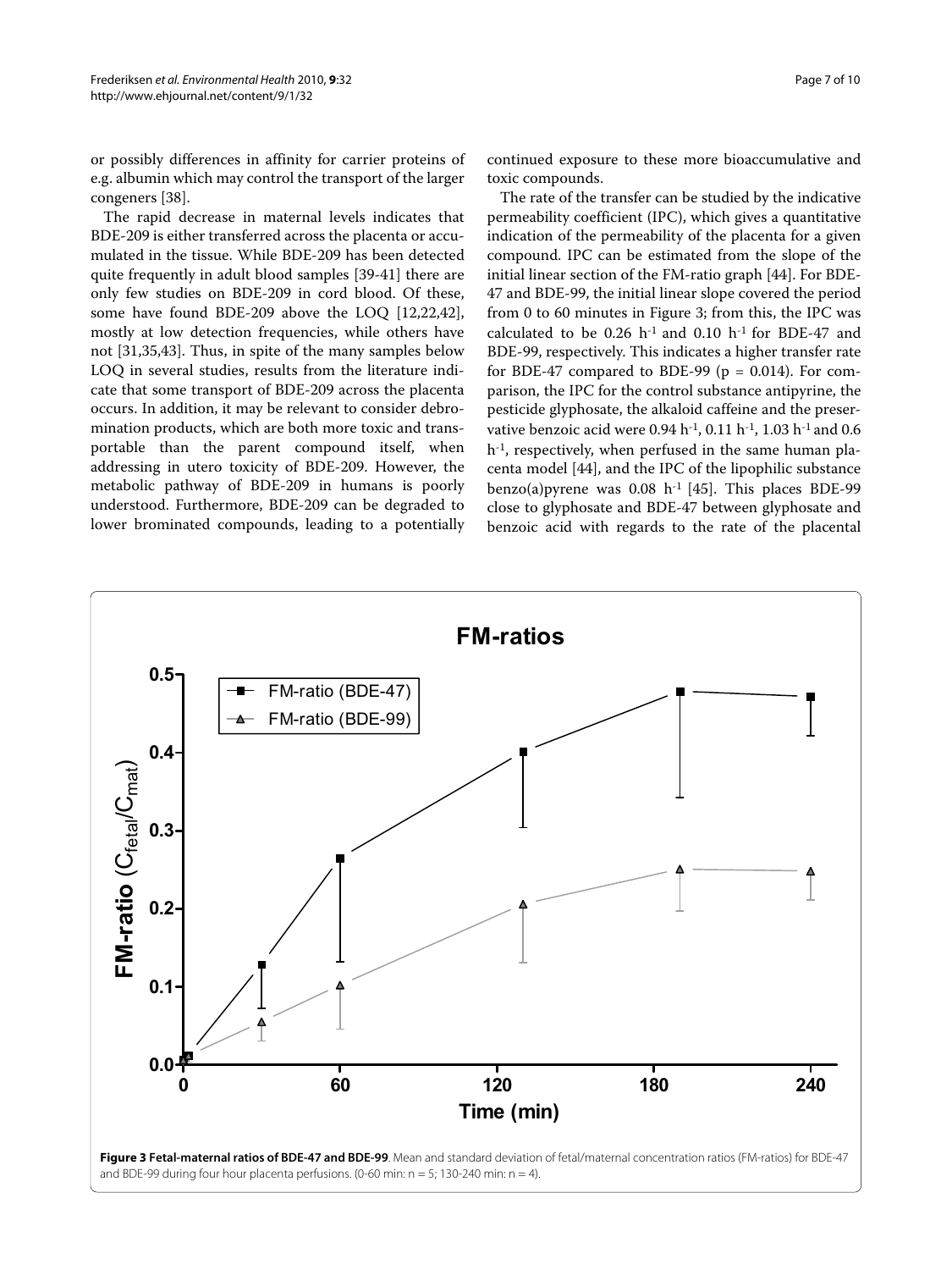

<span id="page-7-0"></span>

transport in spite of the very different properties, including, for example, aqueous solubility.

# **Mass balances**

A mass balance was calculated for each congener to evaluate the partitioning between the compartments at steady state using the weight or volume and the concentrations in the different compartments. The recoveries of the added compounds in the different compartments are shown in Figure [4.](#page-7-0) For BDE-47 and BDE-99, only 7.8% and 10.9%, respectively, were still in the maternal circulation at the end of the perfusion. Apart from the quantity which was removed by sampling or adsorbed to the system, the largest fraction was found in the perfused cotyledon of the placenta for both BDE-47 and BDE-99, though the amount in the surrounding tissue was almost equal but with a lower absolute concentration (Table 2). Thus, the majority of BDE-47 and BDE-99 was accumulated and recovered in the placental tissue. For BDE-47, 35% of the added amount was unaccounted for, which is in agreement with the initial system adsorption test and could reflect, for example, binding to blood cells that

were removed by centrifugation prior to sample analysis. For BDE-99, 23% of the added amount was unaccounted for by tissue and media content, which is also very close to the loss observed in the system adsorption test.

No mass loss of BDE-209 was observed in the system adsorption test; however, this could be masked by the background contamination with BDE-209. The BDE-209 fractions reported (Figure [4](#page-7-0)) are indicative values where high outliers have been removed; the system adsorption was negative. This might indicate that the system has contributed slightly to the total amount of BDE-209 in the system, but could also be a result of the higher measurement uncertainty for BDE-209. As for BDE-47 and BDE-99, the majority of the BDE-209 added to the perfusion system accumulated in the placental tissue. However, a higher percentage than those of BDE-47 and BDE-99 remained in the maternal circulation after four hours of perfusion.

The mass balances do not include metabolites of the PBDEs such as hydroxyl- and methoxy-metabolites, though it is possible that differences in the metabolisation rates may account for some of the observed differences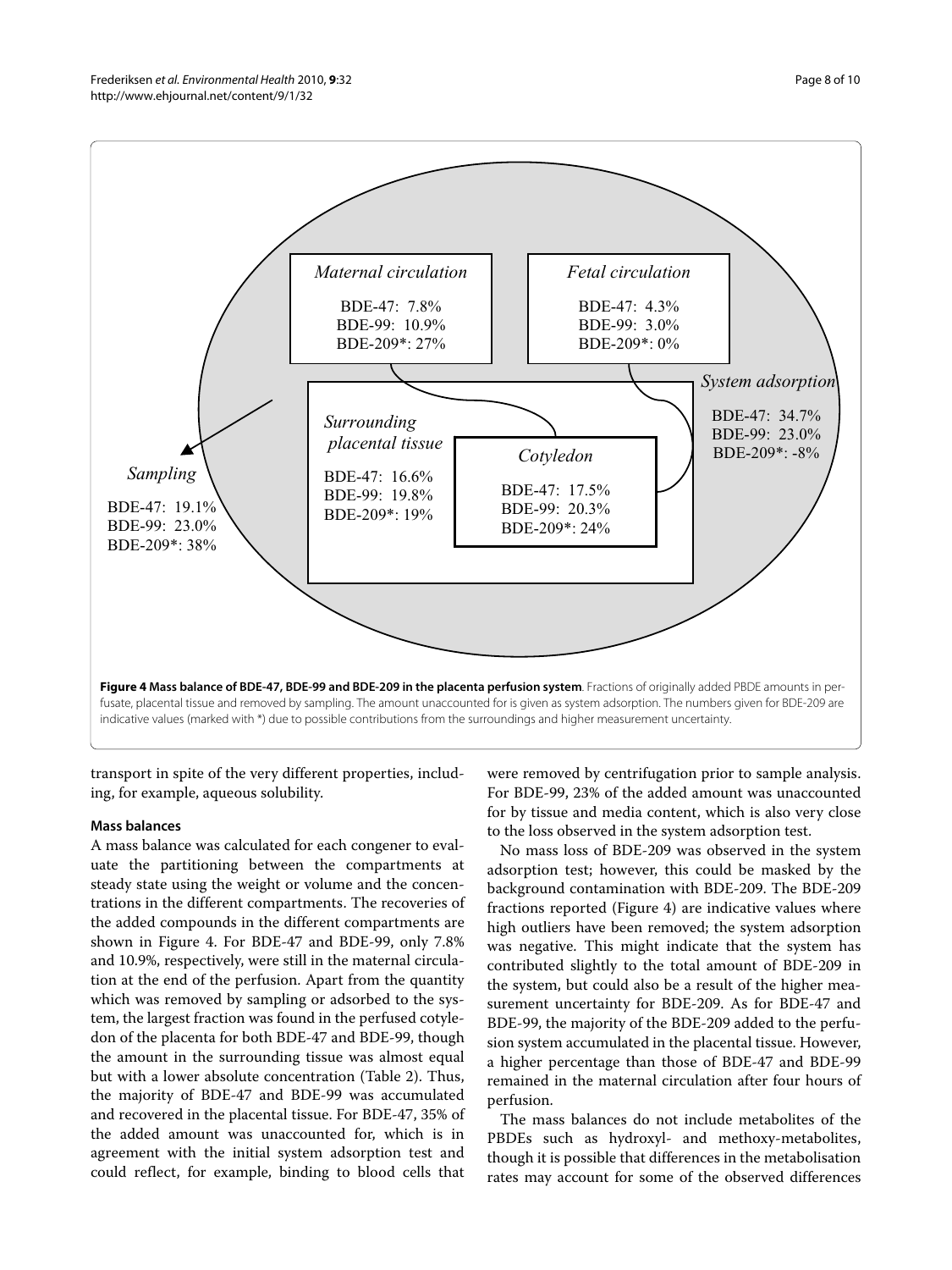between the compounds. However, given the short time period of the study and the fact that the levels of PBDE metabolites generally are less than 10% of the parent compound in human plasma/serum [[46,](#page-9-28)[47\]](#page-9-29) the metabolites would probably be difficult to detect with the current study setup.

# **Benefits and limitations of the human placenta perfusion system**

Placental passage studied in a human ex vivo placenta perfusion system provides human data non-invasively and with no major ethical concerns as the tissue is usually discarded after the birth. The setup is controlled and several compounds can be studied at the same time and can include kinetics, which is not possible to study *in vivo*. However, the method also has some limitations, for example, the necessity to exchange the blood with buffer solutions and a time limit of about six hours available for the transfer study [[23](#page-9-6)]. To increase the solubility of the PBDEs in the buffer solutions, we added human serum albumin at physiological levels, and even though the study period is relatively short, the current results indicate that steady-state was obtained for BDE-47 and BDE-99 during the perfusion. Placental thickness and number of cell layers to pass from the maternal to the fetal circulation decrease towards the end of the pregnancy. Thus, the term placenta is considered more sensitive to xenobiotics than the placenta at earlier stages of pregnancy [[48\]](#page-9-30).

# **Conclusion**

To our knowledge this is the first placenta perfusion study of PBDEs. The observed transport of BDE-47 and BDE-99 across the placenta shows in utero exposure to PBDEs. The transport of BDE-47 occurred faster and more extensively than for BDE-99. In conclusions, our study clearly demonstrates fetal exposure to PBDEs, and this must be considered in risk assessments of PBDE exposure of women of child-bearing age.

#### **Abbreviations**

AMAP: Arctic Monitoring and Assessment Programme: BDE-47: 2,2',4,4'-tetrabromo diphenyl ether; BDE-99: 2,2',4,4',5-tetrabromo diphenyl ether; BDE-209: decabromo diphenyl ether; ECNI: Electron capture negative ionisation; FMratio: Fetal/maternal ratio; GC-MS: Gas chromatography mass spectrometry; HPLC: High performance liquid chromatography; IPC: Indicative permeability coefficient; LOQ: Limit of quantification; PBDE: Polybrominated diphenyl ether; POP: Persistent organic pollutant.

#### **Competing interests**

The authors declare that they have no competing interests.

#### **Authors' contributions**

MF participated in the data analysis and drafted the manuscript. KV was responsible for the PBDE analyses and contributed to experimental planning, data analysis and reviewing of the manuscript. LM performed the perfusion experiments, antipyrine analyses and contributed to data analysis and drafting of the manuscript. TM contributed to initial planning of the perfusions and the review of the manuscript. LK was responsible for the overall study including

ethical issues and contributed to experimental planning, data analysis and reviewing of the manuscript. All authors read and approved the manuscript.

#### **Acknowledgements**

The study was financed by the Danish Ministry of the Interior and Health, Research Centre for Environmental Health's Fund (0-302-02-18/4). The authors gratefully acknowledge the donors and the collaboration with the Maternity Unit at Copenhagen University Hospital. Finally, the skilful PBDE analysis performed by Birgit Groth at NERI is much appreciated.

#### **Author Details**

1Department of Environment & Health, Institute of Public Health, University of Copenhagen. Oester Farimagsgade 5, DK-1014 Copenhagen K, Denmark, <sup>2</sup>Department of Environmental Chemistry & Microbiology, National Environmental Research Institute (NERI), Aarhus University, Frederiksborgvej 399, 4000 Roskilde, Denmark and 3Danish Building Research Institute, Aalborg University, Dr. Neergaards Vej 15, DK-2970 Hørsholm, Denmark

#### Received: 1 March 2010 Accepted: 5 July 2010 Published: 5 July 2010

#### **References**

- <span id="page-8-0"></span>1. de Wit CA: An overview of brominated flame retardants in the environment**.** Chemosphere 2002, 46:583-624.
- <span id="page-8-1"></span>2. BSEF, Bromine Science and Environmental Forum 2010 [[http://](http://www.BSEF.com) [www.BSEF.com](http://www.BSEF.com)].
- <span id="page-8-2"></span>3. The Stockholm Convention 2010 [[http://chm.pops.int/\]](http://chm.pops.int/).
- <span id="page-8-3"></span>Soderstrom G, Sellstrom U, de Wit C, Tysklind M: Photolytic debromination of the flame retardant Decabromodiphenyl ether (BDE-209)**[.](http://www.ncbi.nlm.nih.gov/entrez/query.fcgi?cmd=Retrieve&db=PubMed&dopt=Abstract&list_uids=14740727)** Environ Sci Technol 2004, 38:127-132.
- <span id="page-8-4"></span>Stapleton HM, Dodder NG: Photodegradation of decabromodiphenyl ether in house dust by natural sunlight**.** Environ Sci Technol 2008, 27:306-312.
- <span id="page-8-5"></span>6. Huwe JK, Smith DJ: Accumulation, Whole-Body Depletion, and Debromination of Decabromodiphenyl Ether in Male Sprague-Dawley Rats Following Dietary Exposure**.** Environ Sci Technol 2007, 41:2371-2377.
- <span id="page-8-6"></span>7. Stapleton HM, Brazil B, Holbrook RD, Mitchelmore CL, Benedict R, Konstantinov A, Potter D: In vivo and in vitro debromination of decabromodiphenyl ether (BDE 209) by juvenile rainbow trout and common carp**.** Environ Sci Technol 2006, 40:4653-4658.
- <span id="page-8-7"></span>8. Darnerud PO, Eriksen GS, Jóhannesson T, Larsen PB, Viluksela M: Polybrominated diphenyl ethers: Occurence, dietary exposure, and toxicology**[.](http://www.ncbi.nlm.nih.gov/entrez/query.fcgi?cmd=Retrieve&db=PubMed&dopt=Abstract&list_uids=11250805)** Environ Health Perspect 2001, 109(supl 1):49-68.
- <span id="page-8-8"></span>9. Shaw SD, Berger ML, Brenner D, Kannan K, Lohmann N, Päpke O: Bioaccumulation of polybrominated diphenyl ethers and hexabromocyclododecane in the northwest Atlantic marine food web**.** Sci Tot Environ 2009, 407:3323-3329.
- <span id="page-8-9"></span>10. Harrad S, Ibarra C, Abdallah MA-E, Boon R, Neels H, Covaci A: Concentrations of brominated flame retardants in dust from United Kingdom cars, homes, and offices: Causes of variability and implications for human exposure**[.](http://www.ncbi.nlm.nih.gov/entrez/query.fcgi?cmd=Retrieve&db=PubMed&dopt=Abstract&list_uids=18558431)** Environ Int 2008, 34:1170-1175.
- <span id="page-8-10"></span>11. Vorkamp K, Thomsen M, Frederiksen M, Pedersen M, Knudsen LE: Polybrominated diphenyl ethers (PBDEs) in the indoor environment and associations with prenatal exposure**.** Environ Int in press.
- <span id="page-8-11"></span>12. Gomara B, Herrero L, Ramos JJ, Mateo JR, Fernandez MA, Garcia JF, Gonzalez MJ: Distribution of Polybrominated Diphenyl Ethers in Human Umbilical Cord Serum, Paternal Serum, Maternal Serum, Placentas, and Breast Milk from Madrid Population, Spain**.** Environ Sci Technol 2007, 41:6961-6968.
- <span id="page-8-12"></span>13. Vorkamp K, Thomsen M, Falk K, Leslie H, Moller S, Sorensen PB: Temporal Development of Brominated Flame Retardants in Peregrine Falcon (Falco peregrinus) Eggs from South Greenland (1986-2003)**.** Environ Sci Technol 2005, 39:8199-8206.
- <span id="page-8-13"></span>14. USEPA: DecaBDE phase-out intitative**.** 2010 [[http://www.epa.gov/oppt/](http://www.epa.gov/oppt/existingchemicals/pubs/actionplans/deccadbe.html) [existingchemicals/pubs/actionplans/deccadbe.html](http://www.epa.gov/oppt/existingchemicals/pubs/actionplans/deccadbe.html)].
- <span id="page-8-14"></span>15. Darnerud PO: Brominated flame retardants as possible endocrine disrupters**.** Int J Androl 2008, 31:152-160.
- <span id="page-8-15"></span>16. Darras V: Endocrine disrupting polyhalogenated organic pollutants interfere with thyroid hormone signalling in the developing brain**.** The Cerebellum 2008, 7:26-37.